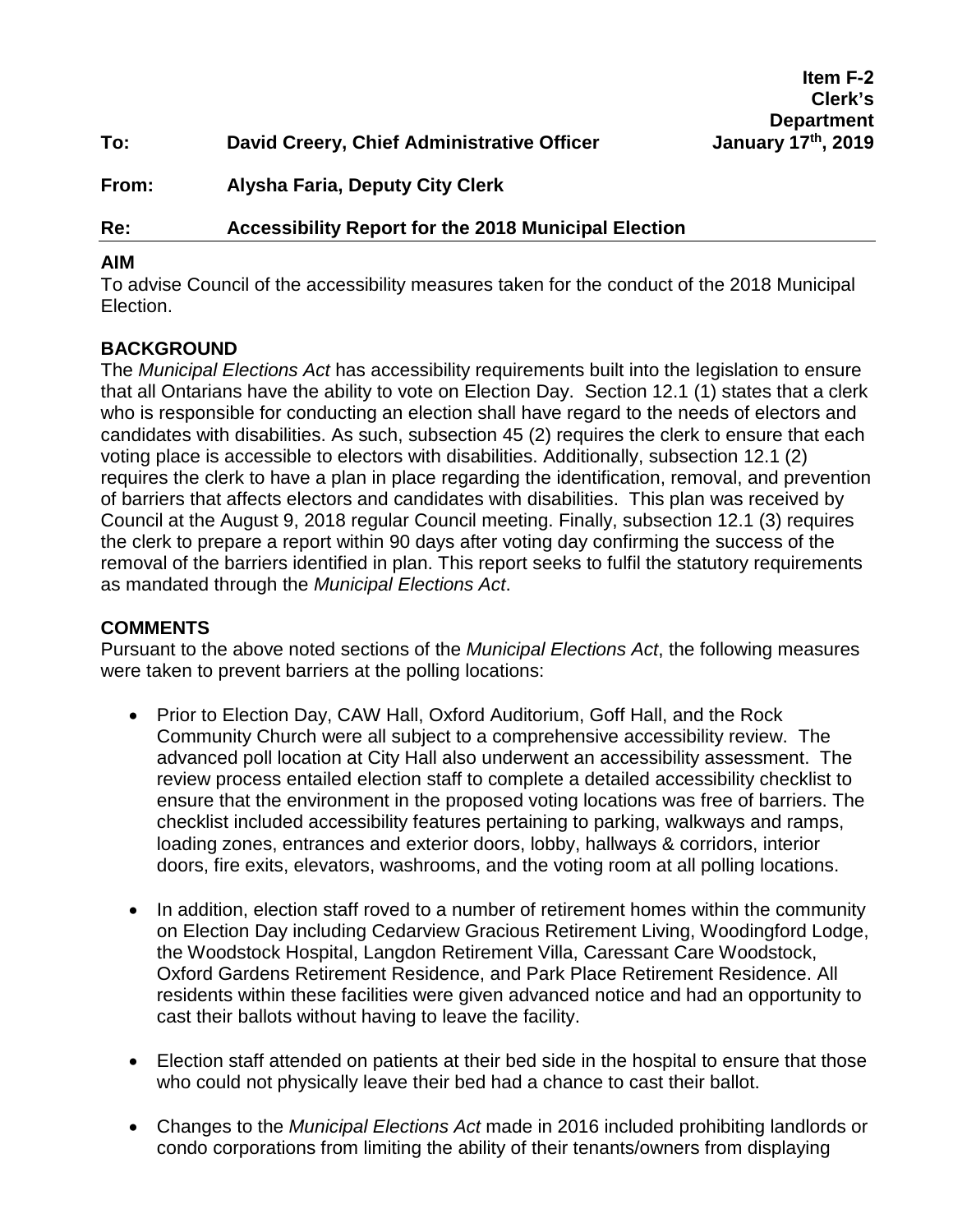election campaign material during the municipal election. As a result, the City of Woodstock did not use apartment buildings as voting locations on Election Day due to the inability of ensuring a neutral voting location. Instead, the City of Woodstock offered two full weeks of advanced voting at City Hall. This included the Saturday of Thanksgiving weekend, four days of the polls being open from 8:00 am – 4:00 pm and five days of the polls being open from 12:00 pm – 8:00 pm.

- Goff Hall was equipped with an AutoMark Machine. The AutoMark Machine is an assistive device that marks ballot selections of voters who are visually impaired, have a disability, or who are more comfortable using an alternative language. The device displays ballot choices and instructions in large text print on the touch screen monitor, and is also read by an audio system in the language choice selected by the voter. Voters are able to enter their selections by touching buttons on the screen or pressing keys on the keypad. The keypads have braille labels to assist those who are visually impaired. The controls allow the voters to adjust the volume, pause and repeat audio messages and adjust the audio tempo. Finally, the AutoMark marks the voter's ballot in accordance with their wishes and returns the ballot back to the voter so that it can be cast. In the 2018 Municipal Election, the AutoMark Machine was used by one elector.
- Chairs were placed in the hallways of voting locations so individuals could sit in the event of line-ups.
- Election staff and support person(s) were permitted to assist electors with marking their ballot.
- The "vote anywhere" method assisted voters with choosing the most convenient voting location that suited their needs.
- Letter sized magnifiers were made available at all of the voting locations.
- All voting locations were along bus routes and transit and para-transit was available while polls were open. An additional para-transit bus was put into service on Election Day from 10 am – 8 pm to accommodate any additional and last minute rides.
- In accordance with Regulation 429/07 Customer Service for persons with disabilities, all election staff were provided training on the following:
	- o Assistive Devices;
	- o Service Animals;
	- o Support Persons;
	- o Communication and Terminology;
	- o Notice of Service Disruption; and
	- o Feedback